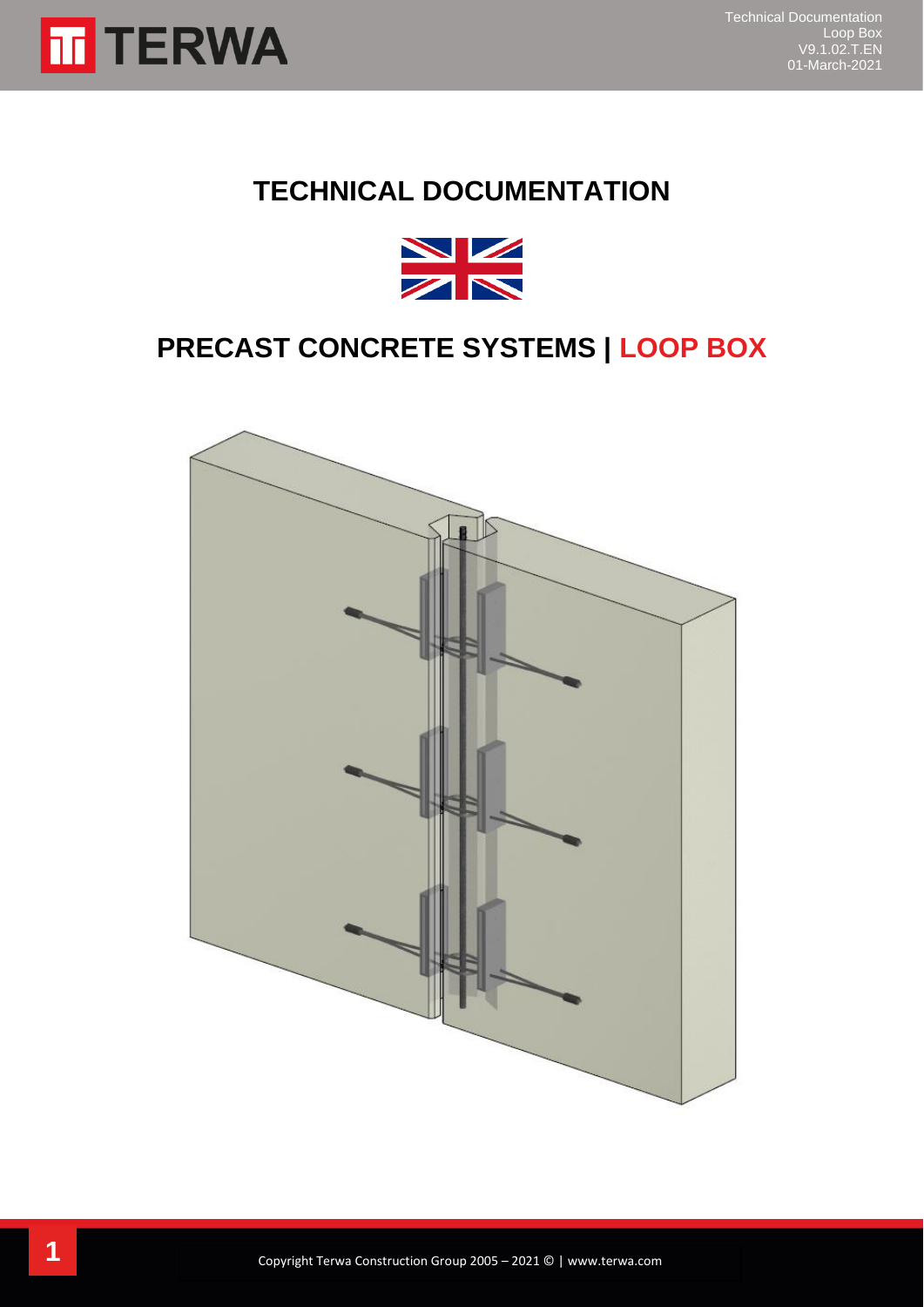

#### **TABLE OF CONTENTS:**

| MINIMUM EDGE DISTANCE AND THE MINIMUM DISTANCE BETWEEN THE CENTRES OF LOOPS 7 |  |
|-------------------------------------------------------------------------------|--|
|                                                                               |  |
|                                                                               |  |
|                                                                               |  |
|                                                                               |  |
|                                                                               |  |
|                                                                               |  |
|                                                                               |  |
|                                                                               |  |
|                                                                               |  |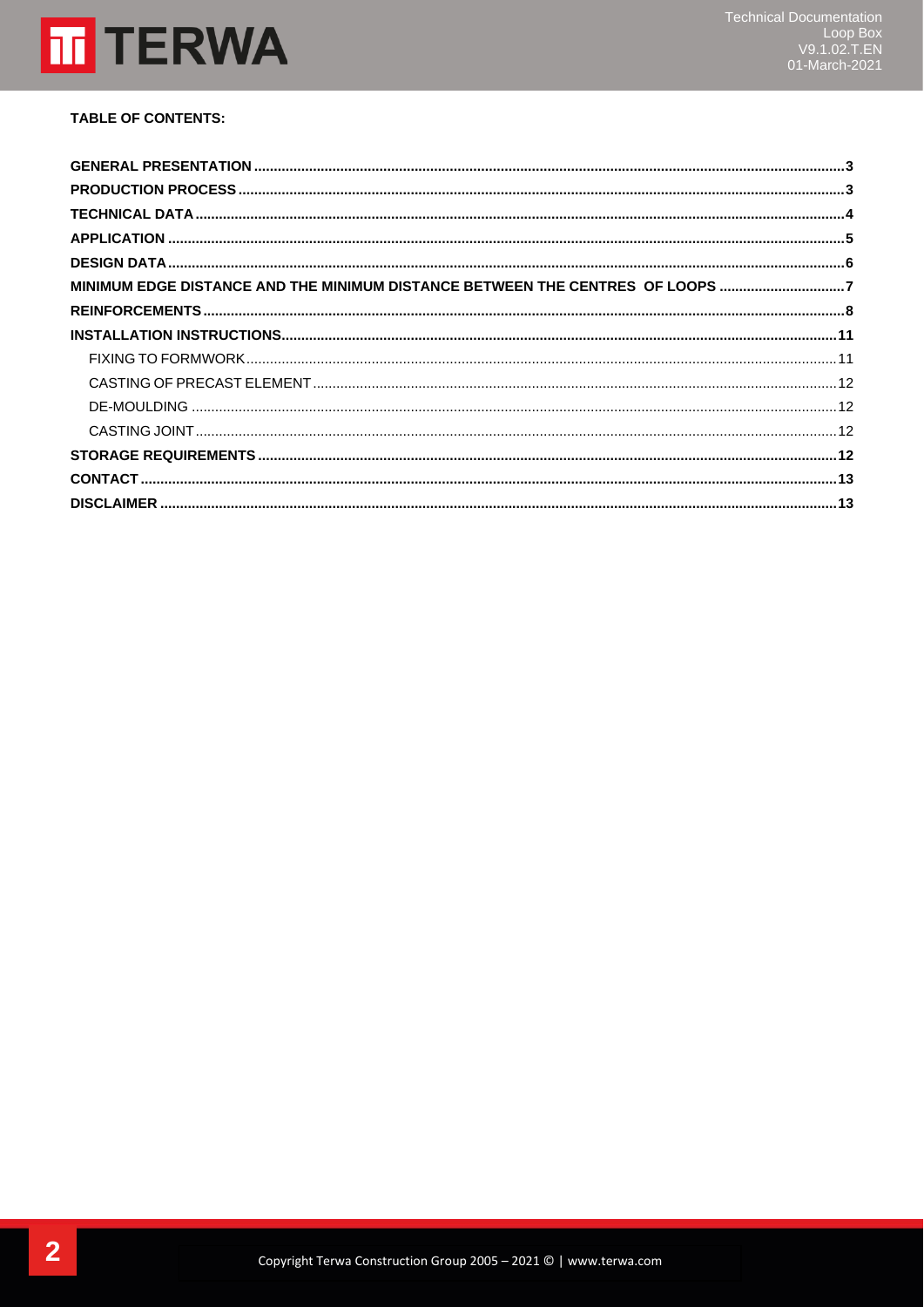

#### <span id="page-2-0"></span>**GENERAL PRESENTATION**

Terwa loop box – a simple and fast connection of precast concrete elements (walls and columns, etc.)

#### **THE MAIN ADVANTAGES OF THIS SYSTEM**

- Wide range of application with a small range of sizes
- Using steel cable instead of bent reinforcing bars which require unbending when mounting reduces installation time.
- Greater adaptability of concrete elements
- Rust protection all metal components of the TLB system are galvanised.
- Reduced risk of accidents on site without protruding reinforcement bars.
- Easily fixed to the formwork with nails, magnet or adhesive according to the type of shuttering
- Easy installation between mesh reinforcements due to small size steel box
- The design of steel box prevents changing shape during use

#### **SYSTEM DESCRIPTION**

Terwa loop box is designed to transfer vertical shear forces, transverse shear forces, tensile forces, and their combinations in wall to wall or wall to column connections. They are used for assembling the precast concrete elements. This system consists of a flexible cable loop mounted inside a steel box. The wire rope loop is made from a high strength cable of which loose ends are pressed into a steel sleeve. These systems are used for joints of walls extension, corner joints or wall-ceiling joints. In this way, joints are made at low cost, easily and safely. We recommend using high strength, self-compacting mortar with very good flow qualities is recommended for casting the recess of joints. The connection can be assumed as load bearing only after grouting has reached the required strength.

Terwa loop boxes are designed to transfer predominantly static loads and can be used in indoor or outdoor condition. The steel box and the wire cable are galvanised.

#### *Do not use this product for lifting wall elements or other concrete elements.*

#### <span id="page-2-1"></span>**PRODUCTION PROCESS**

The TLB box is made of sheet metal by cutting and successive bending operations carefully checked. The cable wire is inserted into the metal box and then pressed in a steel sleeve forming a loop. The wire rope loop is folded and placed in the steel box which is then closed with a flexible tape to prevent ingress of grout when pouring precast elements.

The TLB wire rope loop box is made of a 0.5mm thick steel sheet.

| <b>Component</b>       | <b>Material</b>                                                      | <b>Standard</b> |
|------------------------|----------------------------------------------------------------------|-----------------|
| Steel box              | DC01 ZE Galvanised metal sheet                                       | EN 10152        |
| Wire cable             | High-strength steel wire rope -Zn - Minimum<br>braking load 1770 MPa | EN 12385        |
| <b>Pressing sleeve</b> | S355J0                                                               | EN 10025        |
| <b>Protective tape</b> |                                                                      |                 |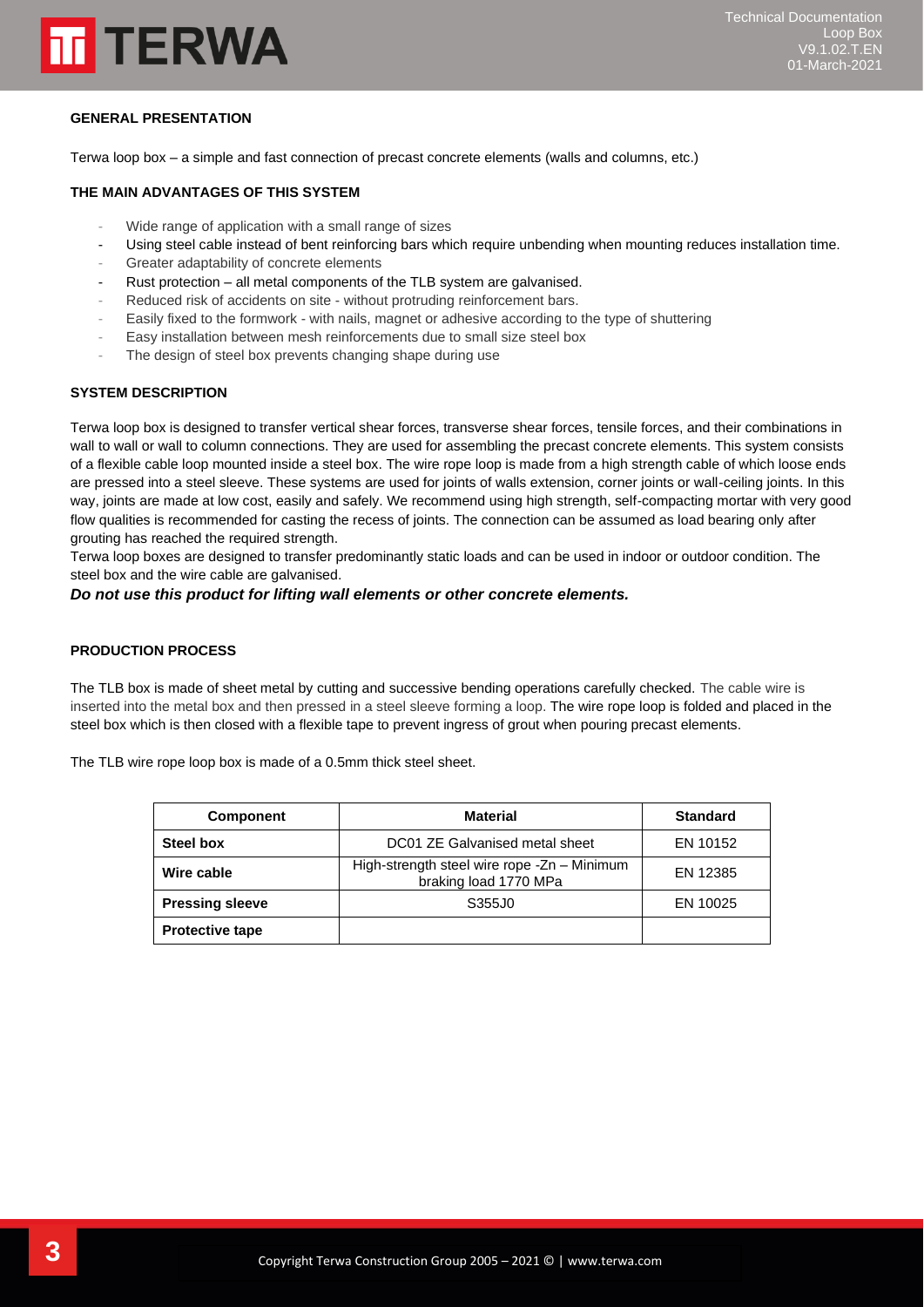## **TERWA** 而

### <span id="page-3-0"></span>**TECHNICAL DATA**

The box shape is designed to ensure good adherence with the concrete.





#### **DIMENSIONS AND TOLERANCES FOR TERWA LOOP BOXES**

| <b>Article</b><br>Terwa<br>Loop Box<br>number | <b>SL</b> |      |      | b    |      | d    | D    |     |
|-----------------------------------------------|-----------|------|------|------|------|------|------|-----|
|                                               | [mm]      | [mm] | [mm] | [mm] | [mm] | [mm] | [mm] |     |
| <b>TLB-060</b>                                | 63591     | 60   | 210  | 160  | 50   | 20   | 6    | 60  |
| <b>TLB-080</b>                                | 63592     | 80   | 210  | 160  | 50   | 20   | 6    | 60  |
| <b>TLB-100</b>                                | 63593     | 100  | 210  | 160  | 50   | 20   | 6    | 65  |
| <b>TLB-120</b>                                | 63594     | 120  | 210  | 160  | 50   | 20   | 6    | 70  |
| <b>TLB-140</b>                                | 63595     | 140  | 370  | 200  | 70   | 30   | 8    | 100 |

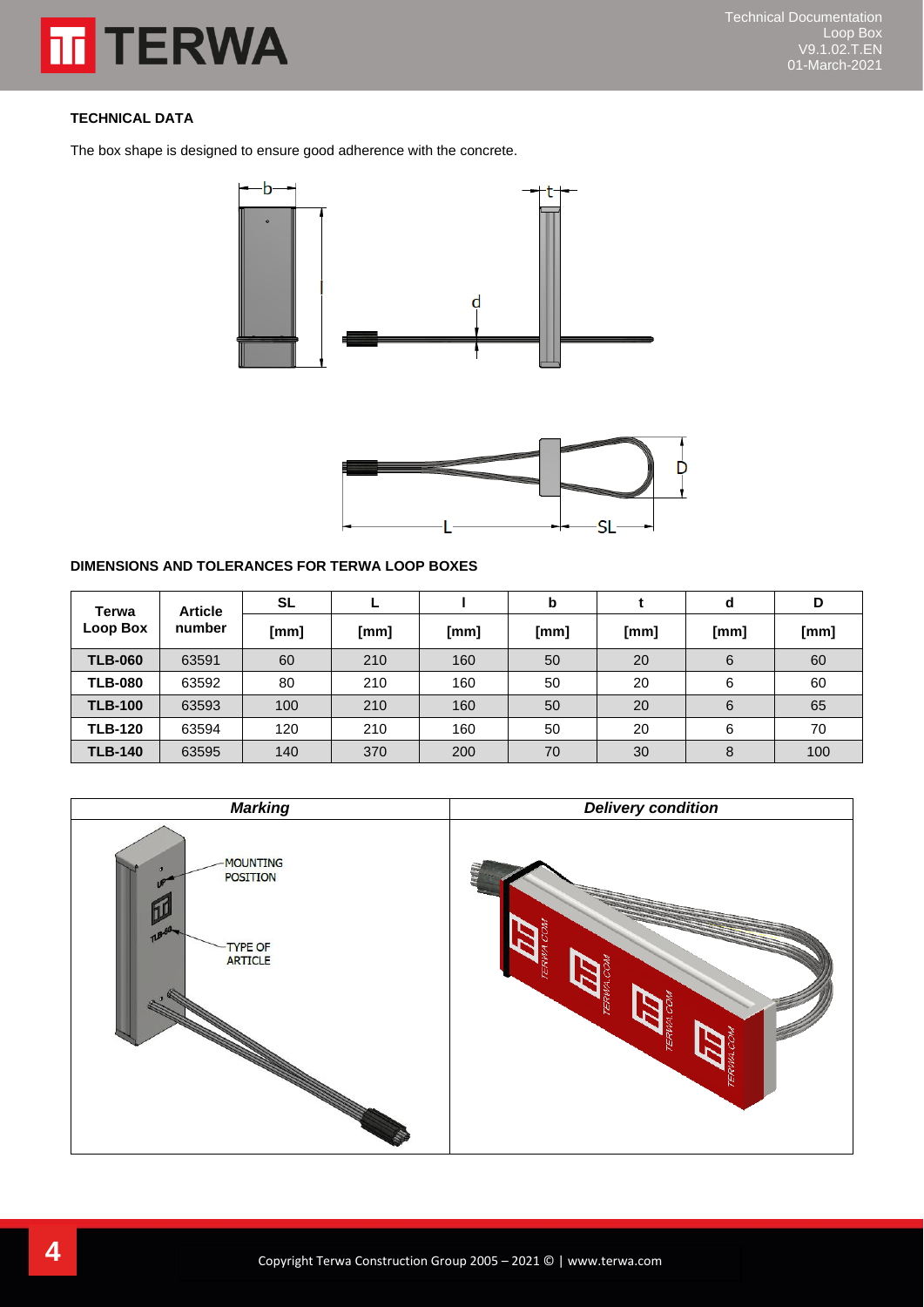

#### <span id="page-4-0"></span>**APPLICATION**



#### INSTALLATION DIMENSIONS AND REINFORCEMENT

The *Terwa loop boxes* must not interact with one another when several TLB boxes are placed above one another. Minimum recommended reinforcements are illustrated below: two layer of mesh reinforcement, B500B stirrups Ø8, two longitudinal bar B500B Ø10. National regulations have local priority over this recommendation.



*Terwa Loop Boxes* are used as an overlapping joint and for that reason the loops must lie above one another. These are available when the product boxes are installed in formwork in the same way, from the base of the elements.

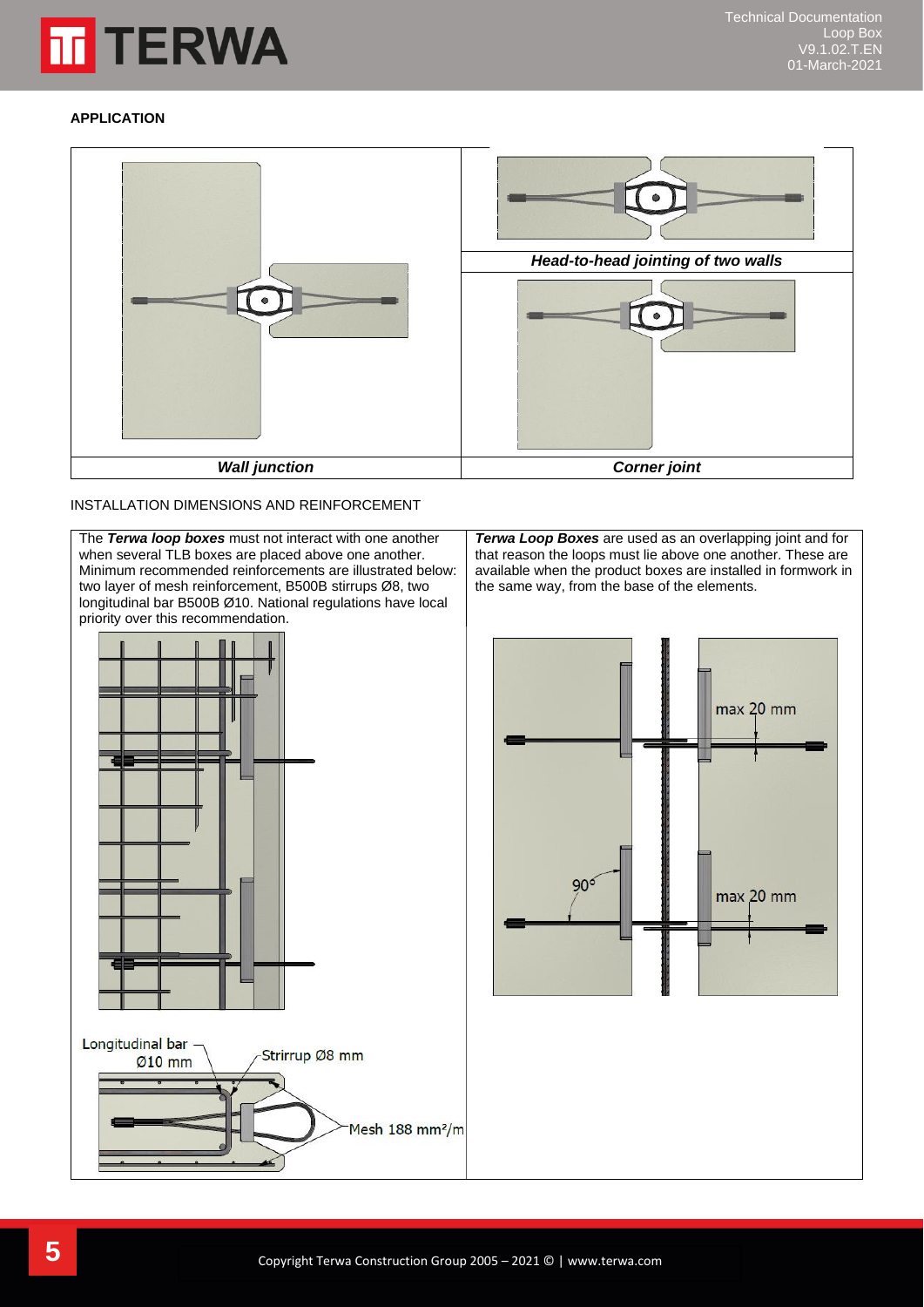

#### <span id="page-5-0"></span>**DESIGN DATA**

#### **GENERAL INFORMATION**

Load capacity is calculated for static loads in the case of joints with dimensions shown in the picture below. The calculations take no account of cracks and deformations of the joints. Terwa Loop Boxes are designed to connect walls or columns with minimum concrete strength 25/30 MPa or higher and the grouting material must have at least the same compressive strength as the precast concrete element.

The length of wire rope loop and the recess dimensions must be matched to ensure a suitable overlapping of the wire loops and to guarantee full carrying capacity. There should be enough space in the casting recess for the loops in the unfolded state without hitting.





| <b>Terwa Loop Box</b> | <b>Total recess</b><br>dimension<br>а | Overlap<br>b | Recess depth<br>c | <b>Wall thickness</b><br>$t_{min}$ |
|-----------------------|---------------------------------------|--------------|-------------------|------------------------------------|
| Type                  | [mm]                                  | [mm]         | [mm]              | [mm]                               |
| <b>TLB-060</b>        | 80                                    | 40           | 30                | 80                                 |
| <b>TLB-080</b>        | 100                                   | 60           | 40                | 80                                 |
| <b>TLB-100</b>        | 120                                   | 80           | 50                | 120                                |
| <b>TLB-120</b>        | 140                                   | 100          | 60                | 120                                |
| <b>TLB-140</b>        | 160                                   | 120          | 70                | 150                                |

For selecting the the suitable type of Terwa Loop Box, the following aspects must be considered:

- Wall thickness
- Geometry of the joint
- Load-bearing capacity.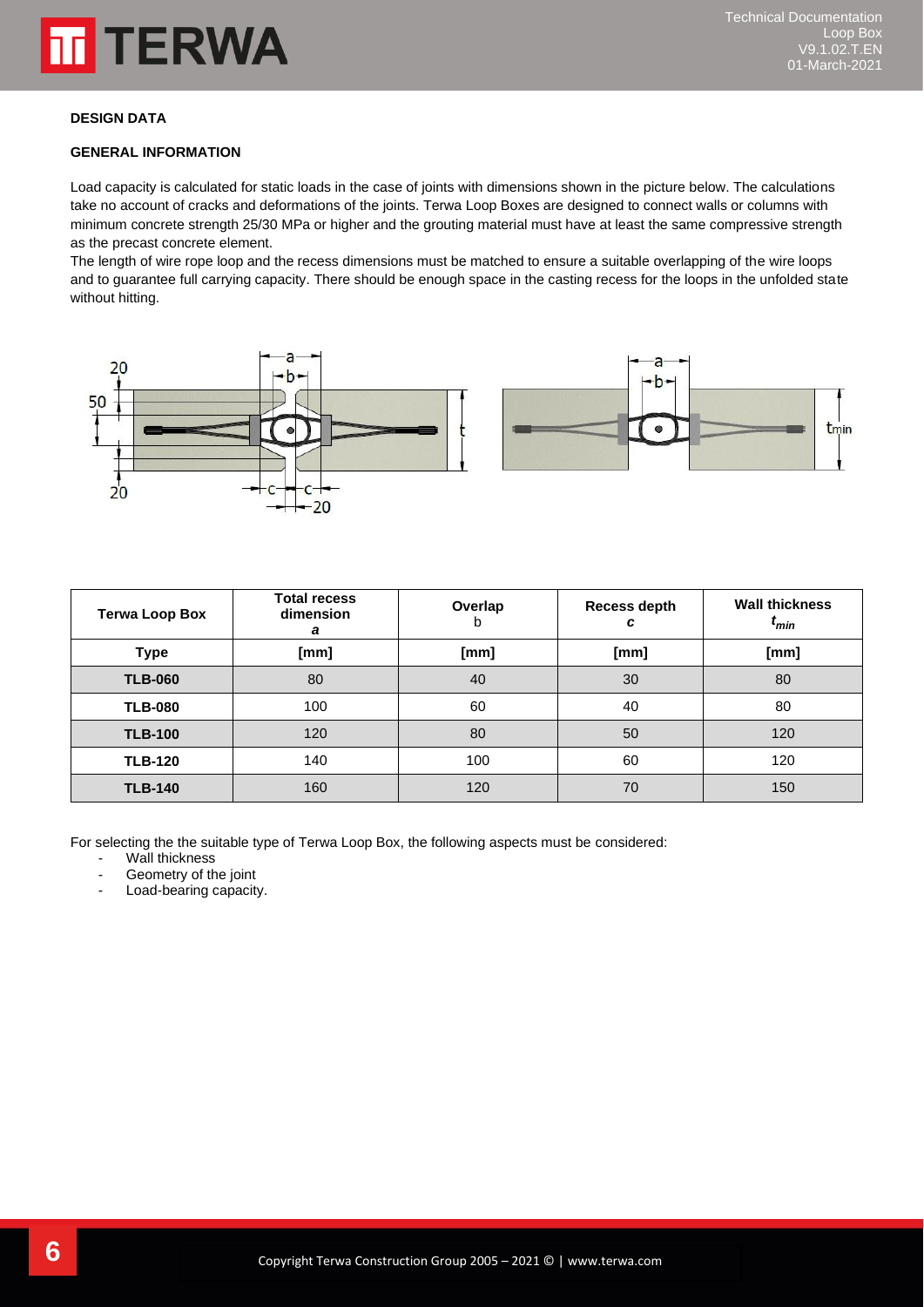#### <span id="page-6-0"></span>**MINIMUM EDGE DISTANCE AND THE MINIMUM DISTANCE BETWEEN THE CENTRES OF LOOPS**



Minimum distances of the Loop Box TLB

**TERWA** 

| <b>Terwa Loop Box</b> | Centre to centre distance<br>$B_{min}$<br>[mm] | <b>Edge distances</b><br>$A_{min}$<br>[mm] | Centre to centre distance<br>$c_{max}$<br>[mm] |
|-----------------------|------------------------------------------------|--------------------------------------------|------------------------------------------------|
| <b>TLB-060</b>        |                                                |                                            |                                                |
| <b>TLB-080</b>        |                                                |                                            |                                                |
| <b>TLB-100</b>        | 250                                            | 120                                        | 20                                             |
| <b>TLB-120</b>        |                                                |                                            |                                                |
| <b>TLB-140</b>        | 350                                            | 200                                        |                                                |

The type of the loop box must be chosen accordingly with the thickness of the joint to allow to a vertical reinforcing bar to pass inside the cable loops in both directions of the joint.

Total width of the concrete wall should be chosen considering getting the desired width, the width of the steel box and minimum thickness of concrete cover layer (20mm).

By arranging several wire ropes loops one on another. the force value that can be transmitted by a TLB cable loop is multiplied by the number of loops used on condition that they do not interact with each other. This is supposed to be valid if the space between two adjacent TLB steel boxes is sufficiently large.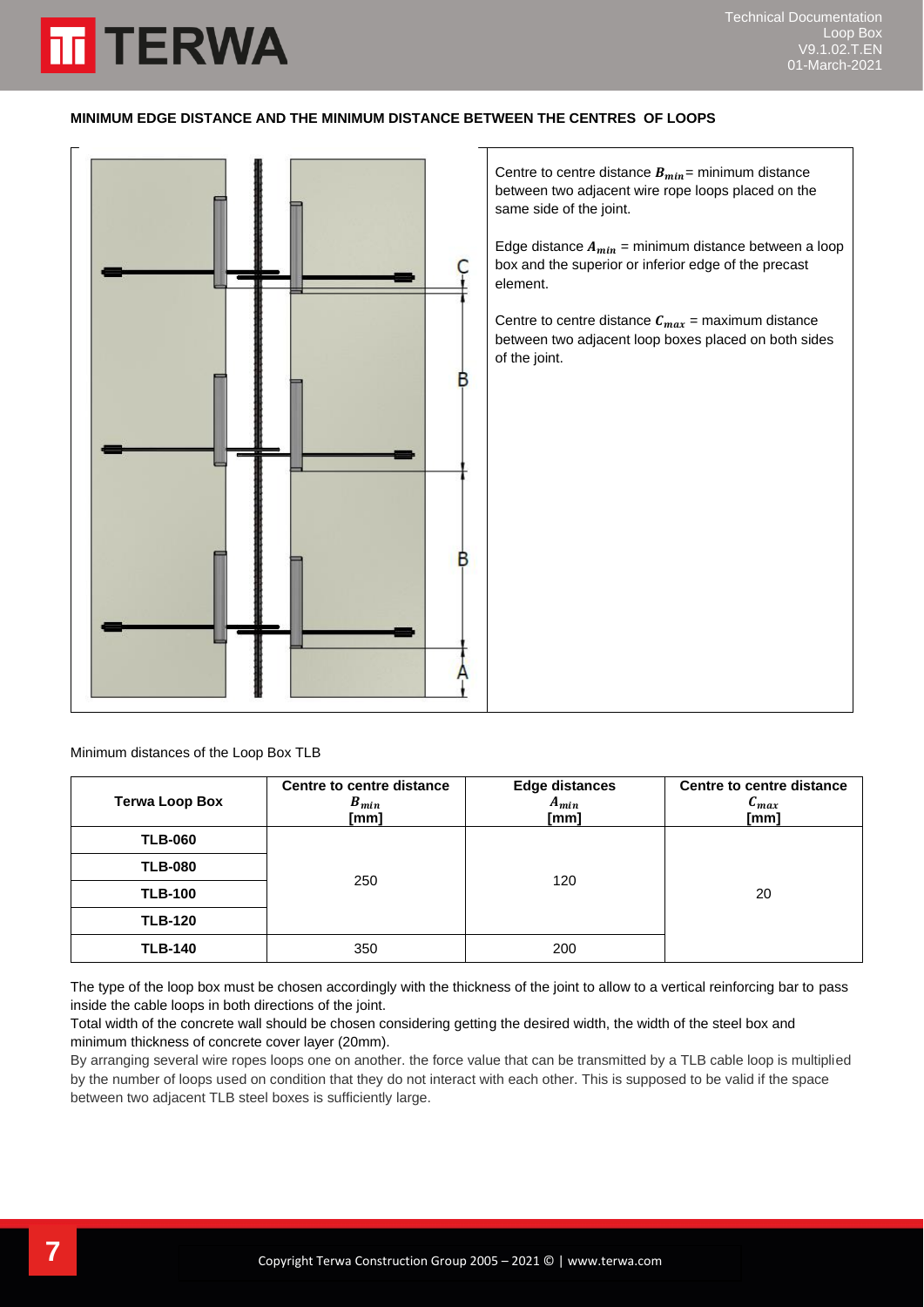

#### <span id="page-7-0"></span>**REINFORCEMENTS**

A vertical reinforcement bar made of B500B called lock bar is installed in the centre joint. This bar is designed to take the traction forces that occur in concrete joint.

Recommended dimensions for internal reinforcement

| <b>Terwa Loop Box</b> | Diameter of reinforcing bar<br>[mm] |
|-----------------------|-------------------------------------|
| <b>TLB-080</b>        |                                     |
| <b>TLB-100</b>        | 12                                  |
| <b>TLB-120</b>        |                                     |
| <b>TLB-140</b>        | 16                                  |

The precast concrete elements must be reinforced in accordance with project requirements. TLB loop boxes provide good anchorage by making a sufficient overlapping of cable loops with precast elements reinforcements. We recommend using Ushaped stirrup installed in the area of each wire loop.

TLB system must be installed so that the loop axes lie symmetrically about the axis cross-section, to ensure that all loops are evenly loaded.



#### **Resistances**

Resistances of joints with the Terwa loop box are defined according to loop spacing and compressive strength of concrete grout in the joint. Resistances are determinate by a design concept that refers to the standards EN 1990-1, EN 1992-1-1 (2004), EN 1992-1-2 (2004).

Resistance of the Terwa loop box joint for combined forces may be calculated according to equation:

$$
\frac{V_{Ed}}{V_{Rd}} + \frac{N_{Ed}}{N_{Rd}} + \frac{F_{Ed}}{F_{Rd}} \le 1
$$

Where:

- $V_{Ed}$  design value of longitudinal shear force
- $V_{Rd}$  design value of resistance for longitudinal shear force
- $N_{Ed}$  design value of transverse shear force
- $N_{Rd}$  design value of resistance for transverse shear force
- $\boldsymbol{F}_{Ed}$  design value of tensile force
- $\mathbf{F}_{\mathbf{R}\mathbf{d}}$  design value of resistance for tensile force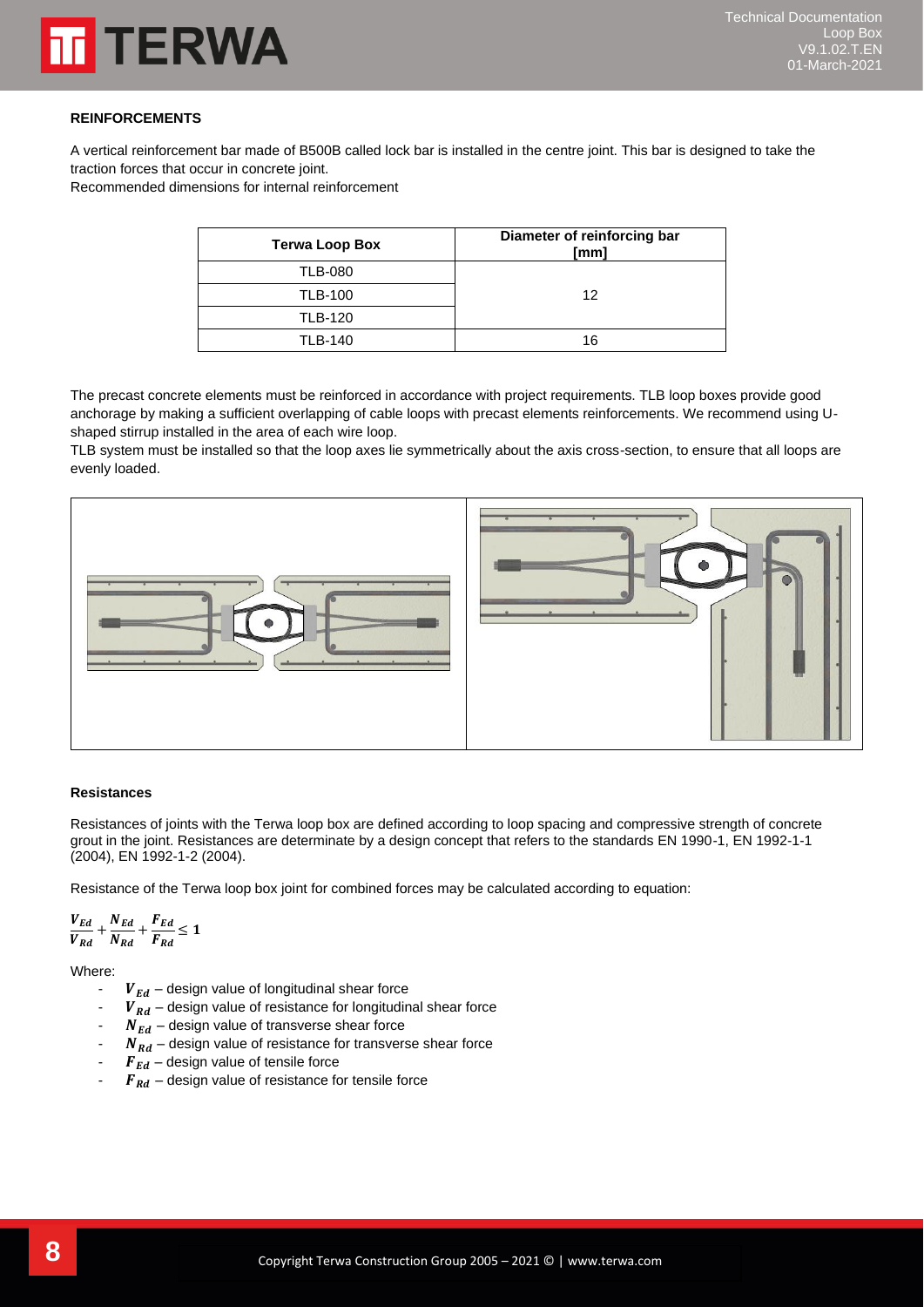



#### **Calculation model**





**Important! It is not possible to transfer any bending moments with the Terwa loop box connection.**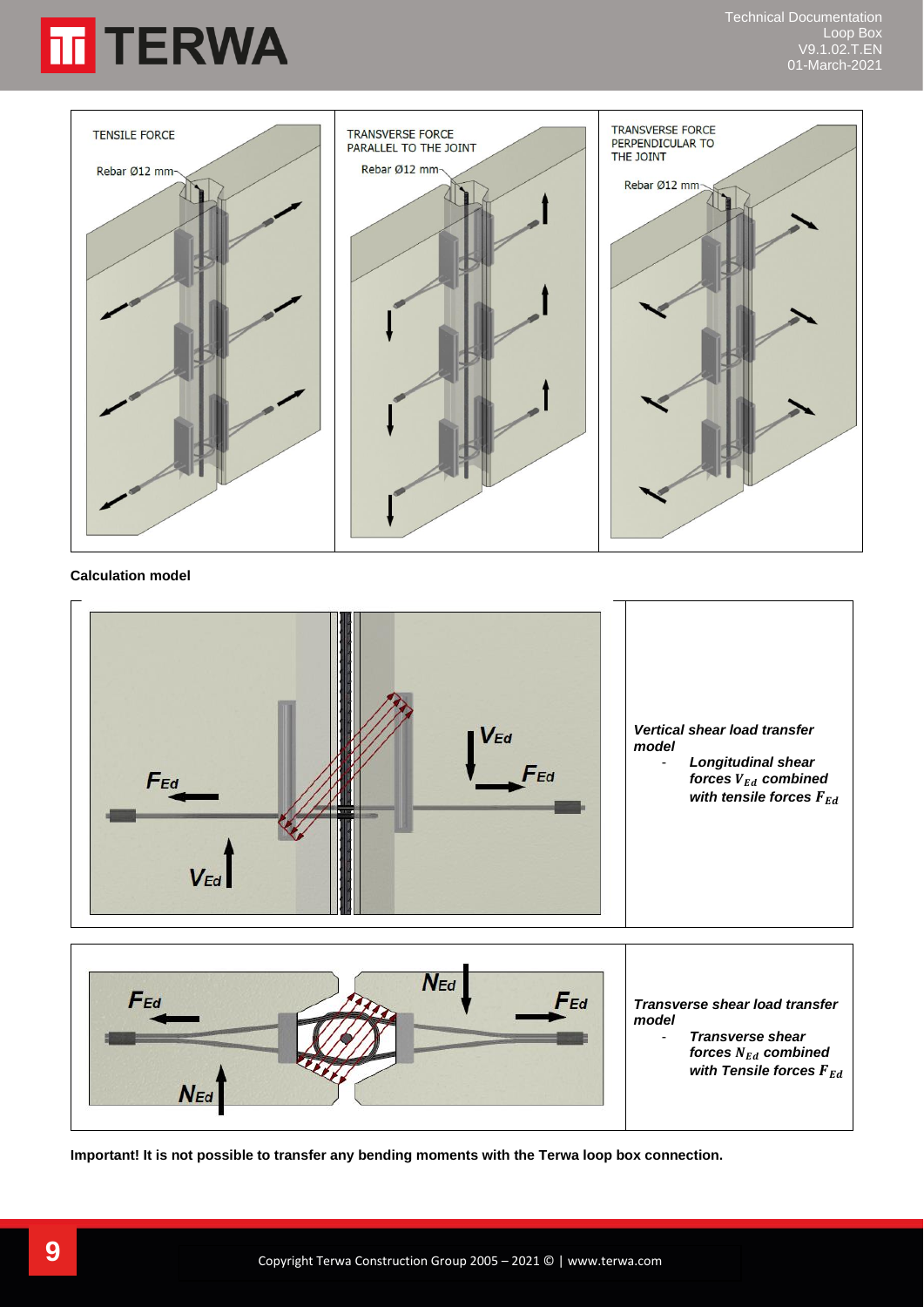

*Tensile forces - design value in one pair of wire rope loops*



| <b>Terwa Loop Box</b> | Tensile resistance $F_{Rd}$ in one pair of wire rope loops [kN/pair of boxes] |        |        |        |        |  |
|-----------------------|-------------------------------------------------------------------------------|--------|--------|--------|--------|--|
|                       | C <sub>25</sub> /30                                                           | C30/37 | C35/45 | C40/50 | C45/55 |  |
| <b>TLB-060</b>        | 11.40                                                                         |        |        |        |        |  |
| <b>TLB-080</b>        |                                                                               | 12.63  | 13.87  | 15.83  | 17.10  |  |
| <b>TLB-100</b>        |                                                                               |        |        |        |        |  |
| <b>TLB-120</b>        |                                                                               |        |        |        |        |  |
| <b>TLB-140</b>        | 15.96                                                                         | 17.70  | 19.41  | 22.08  | 23.94  |  |

*Transverse shear forces - design value in one pair of loop boxes*



| <b>Terwa Loop Box</b> | Transverse shear resistance $N_{Rd}$ in one pair of wire rope loops [kN/pair of boxes] |        |        |        |        |  |
|-----------------------|----------------------------------------------------------------------------------------|--------|--------|--------|--------|--|
|                       | C <sub>25</sub> /30                                                                    | C30/37 | C35/45 | C40/50 | C45/55 |  |
| <b>TLB-060</b>        | 2.99<br>3.27                                                                           |        |        |        |        |  |
| <b>TLB-080</b>        |                                                                                        |        | 3.55   | 3.81   | 4.03   |  |
| <b>TLB-100</b>        |                                                                                        |        |        |        |        |  |
| <b>TLB-120</b>        |                                                                                        |        |        |        |        |  |
| <b>TLB-140</b>        | 3.70                                                                                   | 4.10   | 4.40   | 4.80   | 5.10   |  |

*Longitudinal shear forces - design value in one pair of loop boxes*



| <b>Terwa Loop Box</b> | Longitudinal shear resistance $V_{Rd}$ in one pair of wire rope loops [kN/pair of boxes] |        |        |        |        |  |
|-----------------------|------------------------------------------------------------------------------------------|--------|--------|--------|--------|--|
|                       | C <sub>25</sub> /30                                                                      | C30/37 | C35/45 | C40/50 | C45/55 |  |
| <b>TLB-060</b>        | 14.20                                                                                    |        |        |        |        |  |
| <b>TLB-080</b>        |                                                                                          | 15.75  | 17.30  | 19.70  | 21.40  |  |
| <b>TLB-100</b>        |                                                                                          |        |        |        |        |  |
| <b>TLB-120</b>        |                                                                                          |        |        |        |        |  |
| <b>TLB-140</b>        | 27.30                                                                                    | 30.22  | 33.20  | 37.72  | 40.90  |  |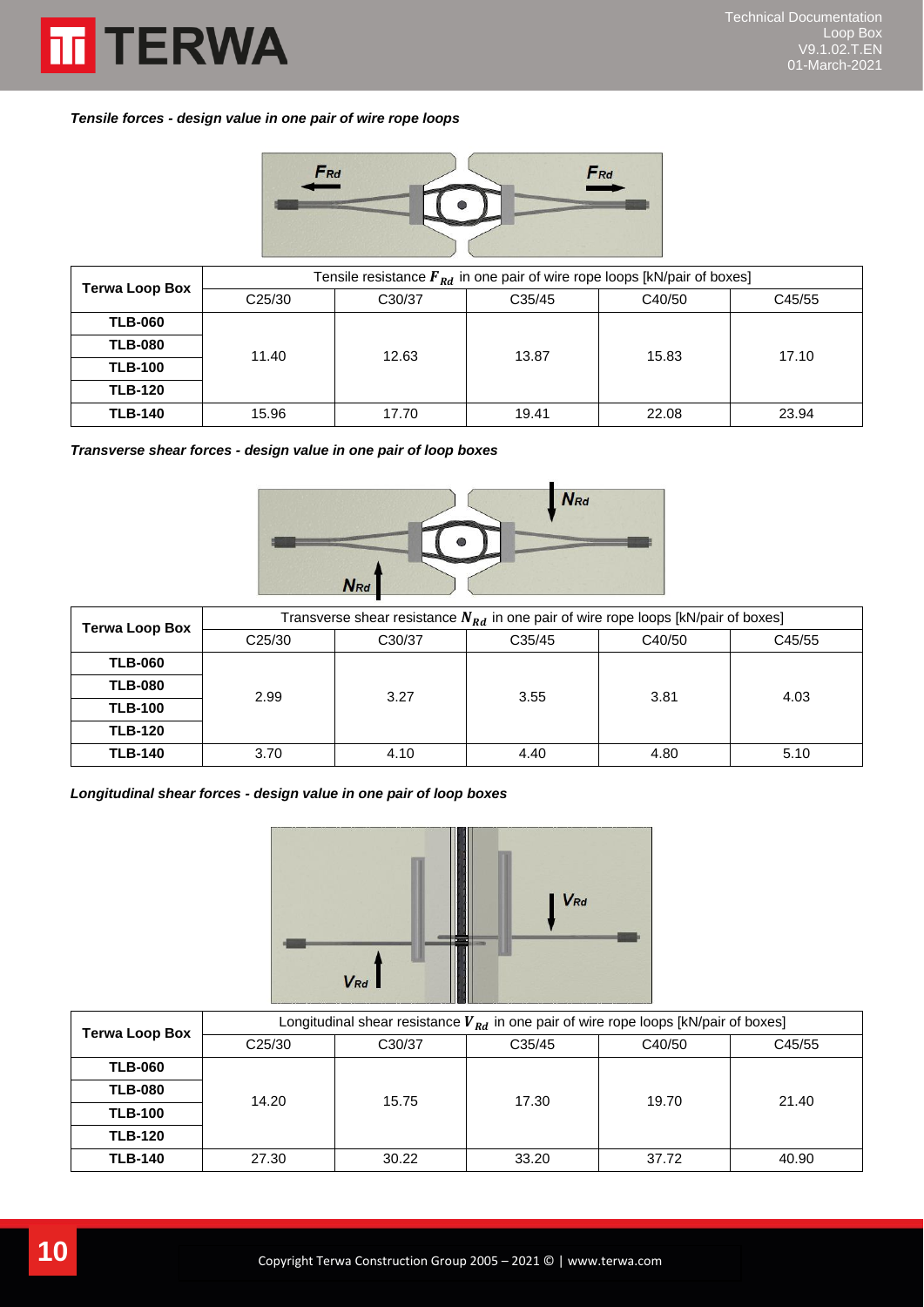

#### <span id="page-10-0"></span>**INSTALLATION INSTRUCTIONS**

#### <span id="page-10-1"></span>**FIXING TO FORMWORK**

The main steps to follow before casting concrete precast elements:

- The wire loop of the TLB system must be in good condition and no rust or wire breakages.
- Loop box conforms to the technical documentation and placement is correct.
- TLB system is firmly fixed to formwork.
- Additional reinforcements (stirrups) are installed properly.

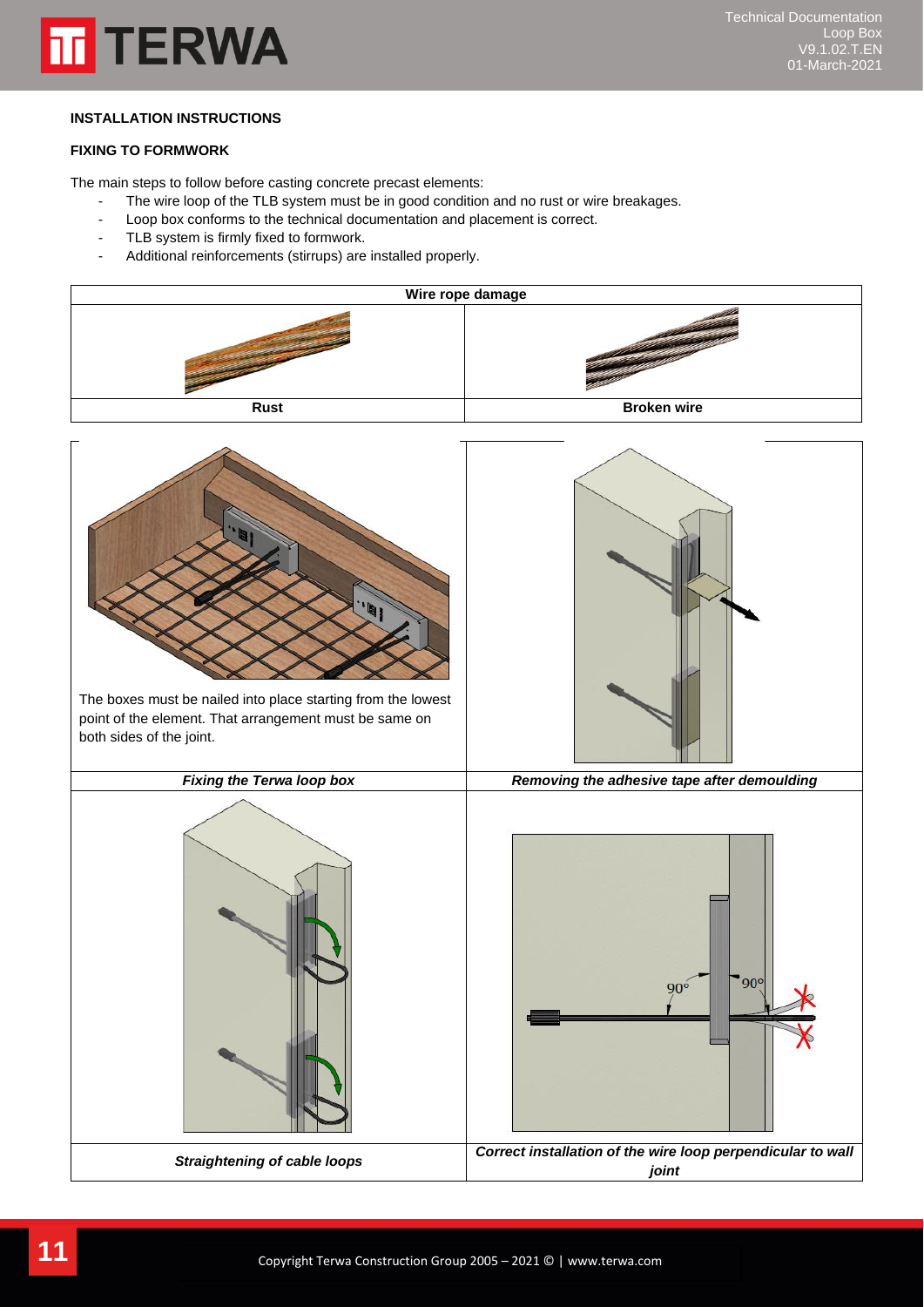# **TERWA**

In the front side of the TLB wire loop box, two or three holes are punched. These are used for fixing with nails on wooden formwork. The sheet box containing the wire loops are closed with strong and flexible tape to prevent entry of concrete when pouring precast wall.

Formwork fixing for the loop box must be firm so that its movement does not appear when pouring concrete. TLB system is fixed to metal or plastic formwork using magnets or adhesives. In this case, the contact surface of the formwork with box flange must be smooth and well degreased before use. Otherwise, they can detach and can move when pouring concrete or during compaction. Concrete near the cable loops should be carefully compacted. Loop boxes must not be vibrated.

The shape of the joint cavity is designed according to the type of application and the type of components used. Mesh reinforcements of the walls should continue to the prominences of the panel edge to avoid breaking of the edges at demoulding. A slight taper and a good lubrication of the formwork can ease the process of de-moulding.

When fixing the TLB box to the formwork,proper placement of the cable loop must be ensured so that it is as straight as possible between mesh reinforcement.

#### <span id="page-11-0"></span>**CASTING OF PRECAST ELEMENT**

The main steps to follow before casting precast elements:

The TLB cable loop must remain in correct position

#### <span id="page-11-1"></span>**DE-MOULDING**

The main steps to follow casting precast elements:

- The position of TLB cable loops is according to design drawings.
- The cover tape of sheet box is removed after hardening of the concrete.

After removing formwork, the flexible cover tape is removed, and the wire rope loop can be easily folded out. Wire rope loops must remain in a plane perpendicular to the front of steel box to ensure a proper and controlled overlap of opposite cable loops. At this moment, the precast concrete element is ready for final assembly on site.

#### <span id="page-11-2"></span>**CASTING JOINT**

At final assembly, after placing precast element to the required position, the bar assembly with the diameter shown in upper table is inserted from above to down through all the cable loops. The installed precast wall must always be secured by temporary bracing. To ensure a correct transfer of forces, the joint must be correctly and completely filled with concrete. At the same time, proper compression of the concrete must be ensured. The concrete used in the joint should have a consistency to ensure adequate flow in the intermediate spaces inside steel boxes. We recommended using ready mixed casting kits. If the self-compacting mixtures are used, vibration of concrete is no longer necessary.

#### <span id="page-11-3"></span>**STORAGE REQUIREMENTS**

Terwa loop boxes must be stored and protected in dry conditions, under a roof. Large temperature variations, snow, ice, humidity, or saltwater impact may cause damage to wire rope and shorten the service life.